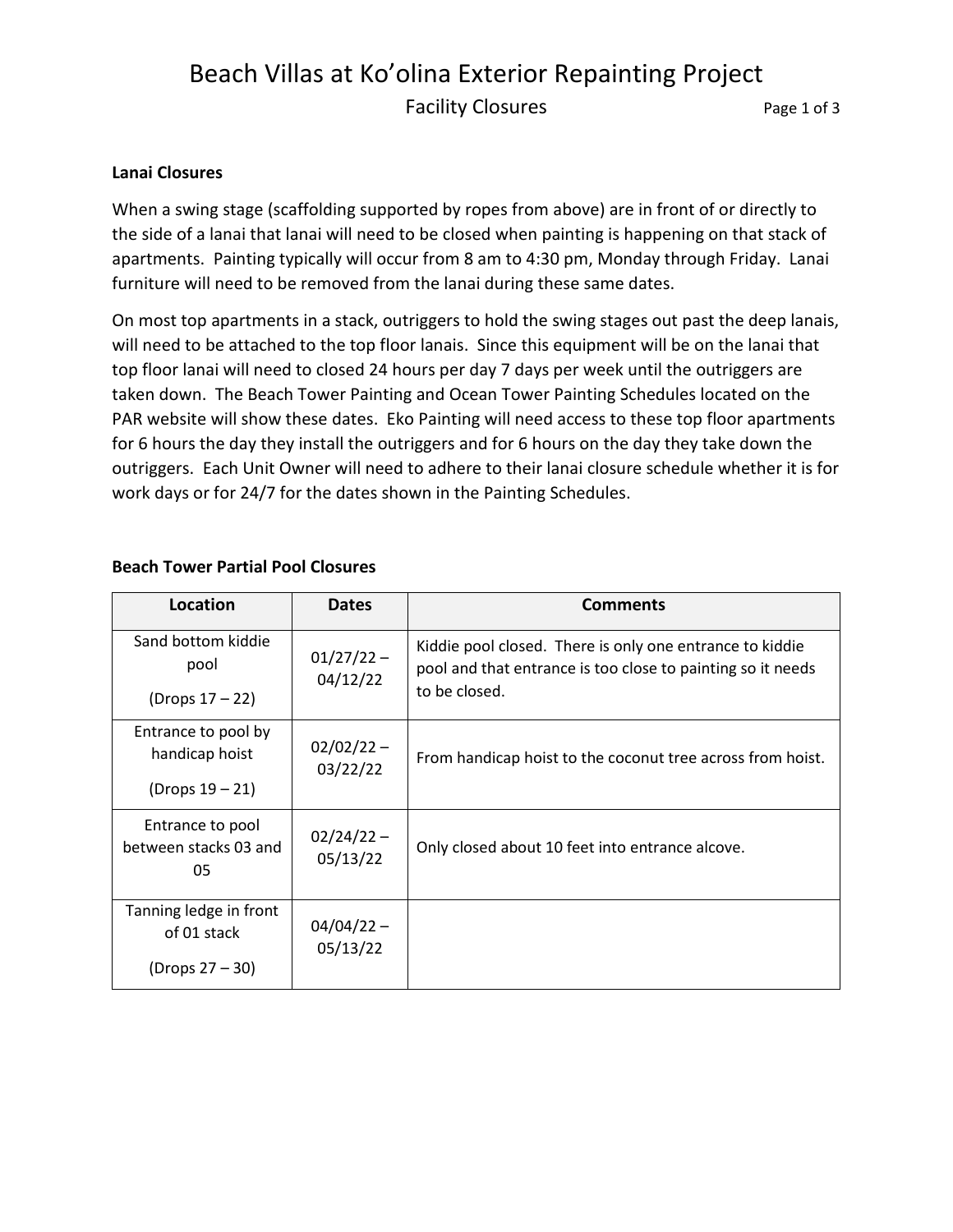# Beach Villas at Ko'olina Exterior Repainting Project Facility Closures The Page 2 of 3

# **Beach Tower Partial Deck Closures**

| Location                                                                                                                       | <b>Dates</b>             | <b>Comments</b>                                                                                                                                           |
|--------------------------------------------------------------------------------------------------------------------------------|--------------------------|-----------------------------------------------------------------------------------------------------------------------------------------------------------|
| Side of Beach Bar closest to Stack<br>09.<br>Drops $16 - 17$                                                                   | $01/25/22 -$<br>03/16/22 | The other three sides of Beach Bar will remain<br>open.                                                                                                   |
| Pedestrian covered walkway<br>installed as you approach the<br>Beach Bar.<br>Drops 17 - 19                                     | $01/27/22 -$<br>04/12/22 | In order to have access to the Beach Bar, sand<br>bottom spa, and beach gate a pedestrian<br>covered walkway will be installed.                           |
| Walkway from tanning ledge in<br>front of stack 03 to tanning ledge<br>in front of stack 05 will be closed.<br>Drops $22 - 25$ | $02/24/22 -$<br>05/13/22 | Pedestrian traffic will be rerouted around the<br>back of the lagoon pool and over the bridge back<br>to the front of the pool walkway.                   |
| The pool gate closest to the 01<br>stack will be closed.<br>Drops $27 - 30$                                                    | $04/04/22 -$<br>05/18/22 | Pedestrian traffic will be rerouted to the back<br>gate entering the lagoon pool area by the<br>owners' lounge and around the back of the<br>lagoon pool. |

# **Ocean Tower Partial Pool Closures**

| Location                                                                     | <b>Dates</b>             | <b>Comments</b>                                                                          |
|------------------------------------------------------------------------------|--------------------------|------------------------------------------------------------------------------------------|
| First 15 feet of lap pool<br>closest to fitness center.<br>Drops $35 - 40$ . | $02/09/22 -$<br>04/28/22 | The remaining 60 feet of the lap pool will remain<br>open during this temporary closure. |